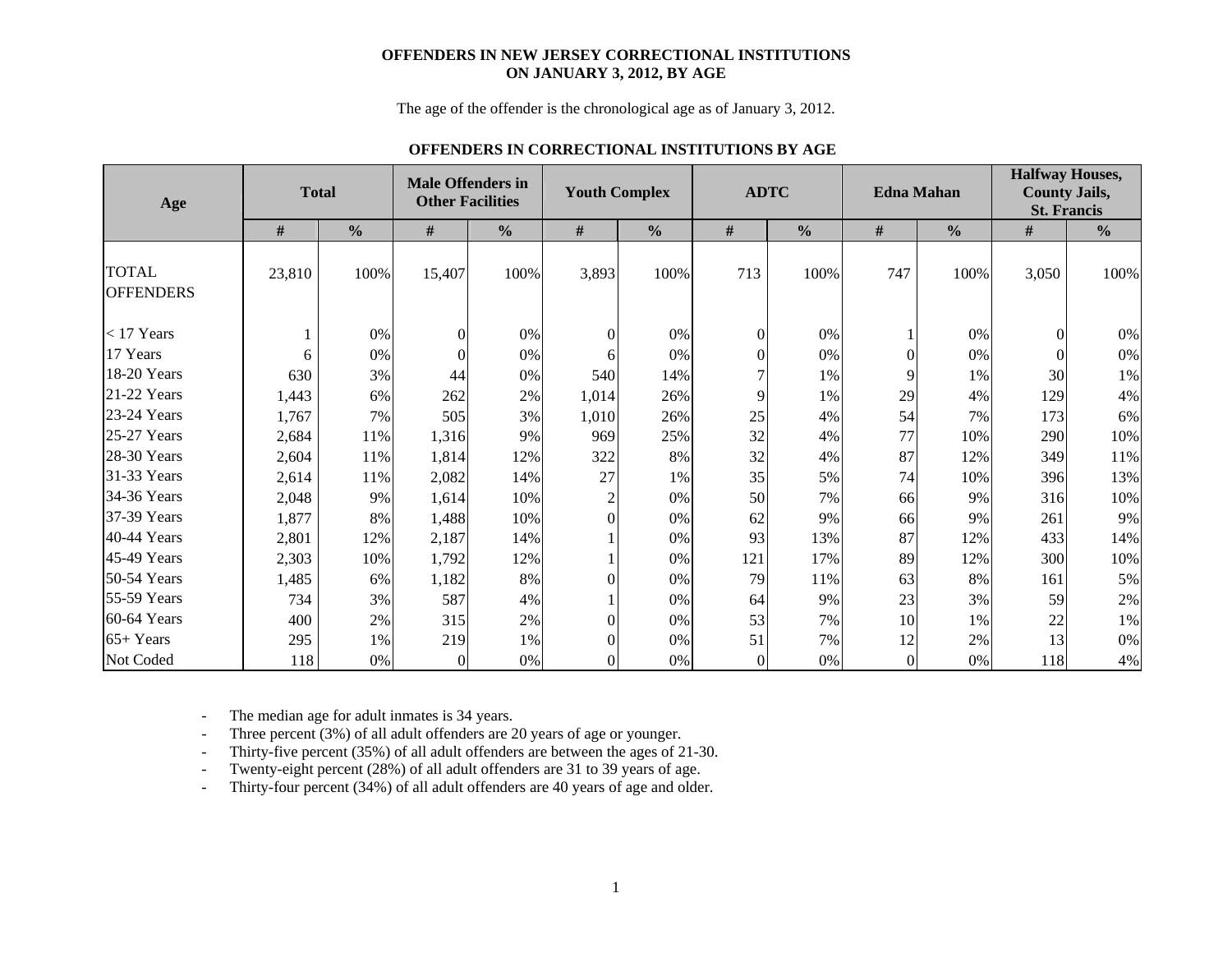# **Prison Complex Offenders By Age**

| Institution          | <b>Total</b> | < 17<br>Years  | 17<br>Years      | 18-20<br>Years | $21 - 22$<br>Years | $23 - 24$<br><b>Years</b> | $25 - 27$<br>Years | 28-30<br>Years | $31 - 33$<br>Years | 34-36<br><b>Years</b> | 37-39<br>Years | 40-44<br>Years | 45-49<br>Years | 50-54<br>Years | 55-59<br>Years | 60-64<br>Years | $65+$<br><b>Years</b>     | <b>Unspec</b>  |
|----------------------|--------------|----------------|------------------|----------------|--------------------|---------------------------|--------------------|----------------|--------------------|-----------------------|----------------|----------------|----------------|----------------|----------------|----------------|---------------------------|----------------|
|                      |              |                |                  |                |                    |                           |                    |                |                    |                       |                |                |                |                |                |                |                           |                |
| <b>Bayside</b>       | 1,177        | $\overline{0}$ | $\mathbf 0$      | 1              | 22                 | 38                        | 127                | 164            | 206                | 139                   | 121            | 148            | 100            | 65             | 23             | 16             | $\overline{7}$            | $\Omega$       |
| <b>Main</b>          | 100%         | 0%             | 0%               | 0%             | 2%                 | 3%                        | 11%                | 14%            | 18%                | 12%                   | 10%            | 13%            | 8%             | 6%             | 2%             | 1%             | 1%                        | 0%             |
| <b>Bayside</b>       | 693          | $\mathbf 0$    | 0                | $\overline{c}$ | 12                 | 22                        | 47                 | 56             | 77                 | 82                    | 75             | 123            | 103            | 61             | 19             | 13             | 1                         | $\overline{O}$ |
| Farm                 | 100%         | 0%             | 0%               | 0%             | 2%                 | 3%                        | 7%                 | 8%             | 11%                | 12%                   | 11%            | 18%            | 15%            | 9%             | 3%             | 2%             | 0%                        | 0%             |
| <b>Bayside</b>       | 317          | $\mathbf 0$    | 0                | 1              | 6                  | 15                        | 34                 | 42             | 44                 | 28                    | 35             | 42             | 42             | 20             |                | 1              | $\boldsymbol{0}$          | $\overline{O}$ |
| Ancora               | 100%         | 0%             | 0%               | 0%             | 2%                 | 5%                        | 11%                | 13%            | 14%                | 9%                    | 11%            | 13%            | 13%            | 6%             | 2%             | 0%             | 0%                        | 0%             |
| <b>Bayside Total</b> | 2,187        | $\mathbf 0$    | $\mathbf 0$      | 4              | 40                 | 75                        | 208                | 262            | 327                | 249                   | 231            | 313            | 245            | 146            | 49             | 30             | 8                         | $\overline{0}$ |
|                      | 100%         | 0%             | 0%               | 0%             | 2%                 | 3%                        | 10%                | 12%            | 15%                | 11%                   | 11%            | 14%            | 11%            | 7%             | 2%             | 1%             | 0%                        | 0%             |
| <b>CRAF</b>          | 278          | $\overline{0}$ | $\boldsymbol{0}$ | 0              | 1                  | $6 \mid$                  | 24                 | 40             | 38                 | 28                    | 23             | 37             | 29             | 31             | 12             | 6              | $\ensuremath{\mathsf{3}}$ | $\overline{0}$ |
| <b>Jones Farm</b>    | 100%         | 0%             | 0%               | 0%             | 0%                 | 2%                        | 9%                 | 14%            | 14%                | 10%                   | 8%             | 13%            | 10%            | 11%            | 4%             | 2%             | 1%                        | 0%             |
| <b>CRAF</b>          | 639          | 0              | $\mathbf 0$      | 10             | 14                 | 25                        | 70                 | 87             | 103                | 66                    | 56             | 82             | 61             | 49             | 10             | $\overline{2}$ | 4                         | $\overline{O}$ |
| Reception            | 100%         | 0%             | 0%               | 2%             | 2%                 | 4%                        | 11%                | 14%            | 16%                | 10%                   | 9%             | 13%            | 10%            | 8%             | 2%             | 0%             | 1%                        | 0%             |
| <b>CRAF Total</b>    | 917          | $\mathbf 0$    | $\mathbf 0$      | 10             | 15                 | 31                        | 94                 | 127            | 141                | 94                    | 79             | 119            | 90             | 80             | 22             | 8              | $\overline{7}$            | $\overline{0}$ |
|                      | 100%         | 0%             | 0%               | 1%             | 2%                 | 3%                        | 10%                | 14%            | 15%                | 10%                   | 9%             | 13%            | 10%            | 9%             | 2%             | 1%             | 1%                        | 0%             |
| <b>East Jersey</b>   | 1,364        | $\mathbf 0$    | $\boldsymbol{0}$ | $\overline{0}$ | 10                 | 25                        | 70                 | 128            | 148                | 154                   | 135            | 196            | 175            | 151            | 88             | 41             | 43                        | $\overline{0}$ |
| <b>Main</b>          | 100%         | 0%             | 0%               | 0%             | 1%                 | 2%                        | 5%                 | 9%             | 11%                | 11%                   | 10%            | 14%            | 13%            | 11%            | 6%             | 3%             | 3%                        | 0%             |
| <b>East Jersey</b>   | 113          | $\mathbf 0$    | 0                | 0              | 0                  | $\overline{0}$            | 5                  | 12             | 26                 | 13                    | 10             | 16             | 15             | 12             | $\overline{2}$ | $\overline{2}$ | $\pmb{0}$                 | $\overline{O}$ |
| Camp                 | 100%         | 0%             | 0%               | 0%             | 0%                 | 0%                        | 4%                 | 11%            | 23%                | 12%                   | 9%             | 14%            | 13%            | 11%            | 2%             | 2%             | 0%                        | 0%             |
| <b>East Jersey</b>   | 1,477        | 0              | $\mathbf 0$      | 0              | 10                 | 25                        | 75                 | 140            | 174                | 167                   | 145            | 212            | 190            | 163            | 90             | 43             | 43                        | $\overline{0}$ |
| <b>Total</b>         | 100%         | 0%             | 0%               | 0%             | 1%                 | 2%                        | 5%                 | 9%             | 12%                | 11%                   | 10%            | 14%            | 13%            | 11%            | 6%             | 3%             | 3%                        | $0\%$          |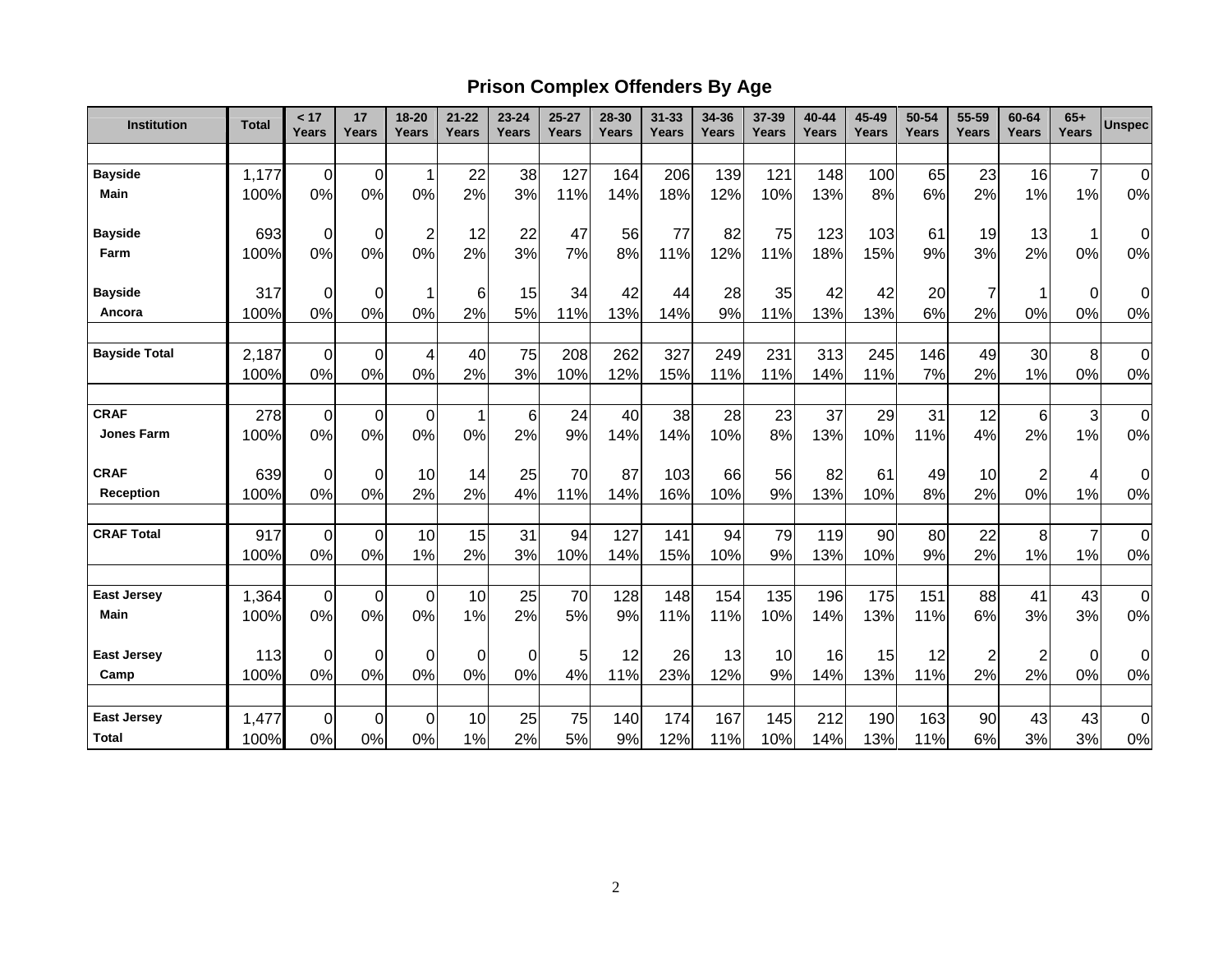## **Prison Complex Offenders By Age**

| <b>Institution</b>                          | <b>Total</b>  | < 17<br>Years | 17<br>Years       | $18 - 20$<br><b>Years</b> | 21-22<br>Years | $23 - 24$<br>Years | $25 - 27$<br>Years | 28-30<br>Years | $31 - 33$<br>Years | 34-36<br>Years | $37 - 39$<br>Years | 40-44<br>Years | 45-49<br>Years | 50-54<br>Years | 55-59<br>Years | 60-64<br>Years | $65+$<br>Years | <b>Unspec</b>  |
|---------------------------------------------|---------------|---------------|-------------------|---------------------------|----------------|--------------------|--------------------|----------------|--------------------|----------------|--------------------|----------------|----------------|----------------|----------------|----------------|----------------|----------------|
|                                             |               |               |                   |                           |                |                    |                    |                |                    |                |                    |                |                |                |                |                |                |                |
| <b>Midstate</b>                             | 690           | 0             | $\Omega$          | $\Omega$                  | 3              | 12                 | 48                 | 62             | 86                 | 70             | 62                 | 131            | 99             | 67             | 29             | 12             | 9              | 0              |
|                                             | 100%          | 0%            | 0%                | 0%                        | 0%             | 2%                 | 7%                 | 9%             | 12%                | 10%            | 9%                 | 19%            | 14%            | 10%            | 4%             | 2%             | 1%             | $0\%$          |
|                                             |               |               |                   |                           |                |                    |                    |                |                    |                |                    |                |                |                |                |                |                |                |
| <b>NJ State Prison</b>                      | 27            | 0             | $\Omega$          | $\mathbf 0$               | 3              | 4                  | 6                  | 3              | 3                  | $\overline{2}$ |                    | $\overline{2}$ | $\mathbf 0$    | 3              | 0              | $\Omega$       | $\Omega$       | $\mathbf 0$    |
| <b>Ad Seg Female</b>                        | 100%          | 0%            | 0%                | 0%                        | 11%            | 15%                | 22%                | 11%            | 11%                | 7%             | 4%                 | 7%             | 0%             | 11%            | 0%             | 0%             | 0%             | 0%             |
| <b>NJ State Prison</b>                      | 1,922         | 0             | $\overline{0}$    | 3                         | 50             | 77                 | 155                | 170            | 184                | 189            | 194                | 289            | 245            | 159            | 91             | 62             | 54             | 0              |
| Main                                        | 100%          | 0%            | 0%                | 0%                        | 3%             | 4%                 | 8%                 | 9%             | 9%                 | 10%            | 10%                | 15%            | 13%            | 8%             | 5%             | 3%             | 3%             | 0%             |
| <b>NJ State Prison</b>                      | 1,949         |               | $\Omega$          | 3                         | 53             | 81                 | 161                | 173            | 187                | 191            | 195                | 291            | 245            | 162            | 91             | 62             | 54             | $\overline{0}$ |
| <b>Total</b>                                | 100%          | 0<br>0%       | 0%                | 0%                        | 3%             | 4%                 | 8%                 | 9%             | 10%                | 10%            | 10%                | 15%            | 13%            | 8%             | 5%             | 3%             | 3%             | 0%             |
|                                             |               |               |                   |                           |                |                    |                    |                |                    |                |                    |                |                |                |                |                |                |                |
| <b>Northern</b>                             | 1,918         | 0             | $\overline{0}$    | 14                        | 35             | 58                 | 167                | 209            | 296                | 195            | 184                | 279            | 210            | 135            | 76             | 37             | 23             | 0              |
| Main                                        | 100%          | 0%            | 0%                | 1%                        | 2%             | 3%                 | 9%                 | 11%            | 15%                | 10%            | 10%                | 15%            | 11%            | 7%             | 4%             | 2%             | 1%             | 0%             |
| <b>Northern</b>                             | 556           | 0             | 0                 | $\overline{2}$            | 25             | 48                 | 84                 | 85             | 76                 | 65             | 43                 | 60             | 34             | 18             | 12             | 4              | $\overline{0}$ | 0              |
| <b>Ad Seg Male</b>                          | 100%          | 0%            | 0%                | 0%                        | 4%             | 9%                 | 15%                | 15%            | 14%                | 12%            | 8%                 | 11%            | 6%             | 3%             | 2%             | 1%             | 0%             | 0%             |
|                                             |               |               |                   |                           |                |                    |                    |                |                    |                |                    |                |                |                |                |                |                |                |
| <b>Northern Total</b>                       | 2,474<br>100% | 0<br>0%       | $\mathbf 0$<br>0% | 16<br>1%                  | 60<br>2%       | 106<br>4%          | 251<br>10%         | 294<br>12%     | 372                | 260<br>11%     | 227<br>9%          | 339<br>14%     | 244<br>10%     | 153<br>6%      | 88<br>4%       | 41<br>2%       | 23<br>1%       | 0<br>$0\%$     |
|                                             |               |               |                   |                           |                |                    |                    |                | 15%                |                |                    |                |                |                |                |                |                |                |
| <b>Southern</b>                             | 2,337         | $\mathbf 0$   | $\overline{0}$    | 1                         | 18             | 61                 | 199                | 330            | 364                | 280            | 247                | 351            | 272            | 137            | 44             | 28             | 5              | $\mathbf 0$    |
|                                             | 100%          | 0%            | 0%                | 0%                        | 1%             | 3%                 | 9%                 | 14%            | 16%                | 12%            | 11%                | 15%            | 12%            | 6%             | 2%             | 1%             | 0%             | $0\%$          |
| <b>South Woods</b>                          | 3,376         | 0             | $\Omega$          | 10                        | 63             | 114                | 280                | 426            | 431                | 303            | 302                | 431            | 407            | 274            | 174            | 91             | 70             | $\mathbf 0$    |
|                                             | 100%          | 0%            | 0%                | 0%                        | 2%             | 3%                 | 8%                 | 13%            | 13%                | 9%             | 9%                 | 13%            | 12%            | 8%             | 5%             | 3%             | 2%             | $0\%$          |
|                                             |               |               |                   |                           |                |                    |                    |                |                    |                |                    |                |                |                |                |                |                |                |
| <b>Subtotal</b><br><b>Male Offenders in</b> | 15,407        | $\bf{0}$      | $\Omega$          | 44                        | 262            | 505                | 1,316              | 1,814          | 2,082              | 1,614          | 1,488              | 2,187          | 1,792          | 1,182          | 587            | 315            | 219            | $\bf{0}$       |
| <b>Other Facilities</b>                     | 100%          | 0%            | 0%                | 0%                        | 2%             | 3%                 | 9%                 | 12%            | 14%                | 10%            | 10%                | 14%            | 12%            | 8%             | 4%             | 2%             | 1%             | 0%             |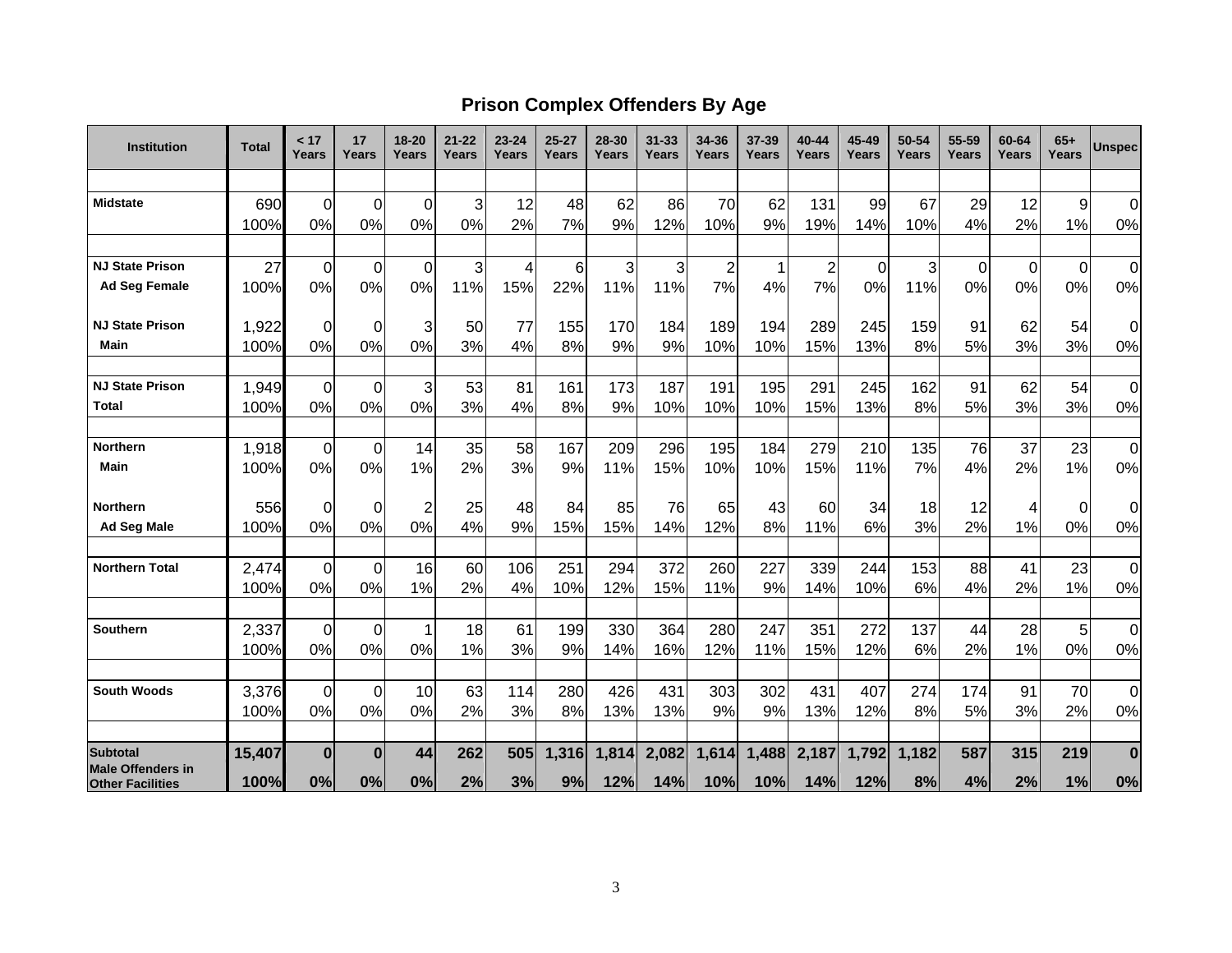**Prison Complex Offenders By Age**

| <b>Institution</b>    | <b>Total</b> | < 17<br>Years | 17<br>Years | $18 - 20$<br>Years | $21 - 22$<br>Years | $23 - 24$<br>Years | $25 - 27$<br>Years | 28-30<br>Years | $31 - 33$<br>Years | 34-36<br>Years | $37 - 39$<br>Years | 40-44<br>Years | 45-49<br>Years | 50-54<br>Years | 55-59<br>Years | 60-64<br>Years  | $65+$<br>Years | <b>Unspec</b> |
|-----------------------|--------------|---------------|-------------|--------------------|--------------------|--------------------|--------------------|----------------|--------------------|----------------|--------------------|----------------|----------------|----------------|----------------|-----------------|----------------|---------------|
|                       |              |               |             |                    |                    |                    |                    |                |                    |                |                    |                |                |                |                |                 |                |               |
| <b>ADTC</b>           | 713          |               |             |                    | 9                  | 25                 | 32                 | 32             | 35                 | 50             | 62                 | 93             | 121            | 79             | 64             | 53              | 51             | 0             |
|                       | 100%         | 0%            | 0%          | 1%                 | 1%                 | 4%                 | 4%                 | 4%             | 5%                 | 7%             | 9%                 | 13%            | 17%            | $1\%$          | 9%             | 7%              | 7%             | 0%            |
|                       |              |               |             |                    |                    |                    |                    |                |                    |                |                    |                |                |                |                |                 |                |               |
| <b>Subtotal</b>       | 16,120       | 0             | 0           | 51                 | 271                | 530                | 1,348              | ,846           | 2.117              | 1,664          | ,550               | 2,280          | 1,913          | 1,261          | 651            | 368             | 270            | $\bf{0}$      |
|                       | 100%         | 0%            | 0%          | 0%                 | 2%                 | 3%                 | 8%                 | 11%            | 13%                | 10%l           | 10%                | 14%            | 12%            | 8%             | 4%             | 2%              | 2%             | 0%            |
|                       |              |               |             |                    |                    |                    |                    |                |                    |                |                    |                |                |                |                |                 |                |               |
| <b>Mahan - Female</b> | 747          |               |             |                    | 29                 | 54                 | 77                 | 87             | 74                 | 66             | 66                 | 87             | 89             | 63             | 23             | 10 <sup>1</sup> | 12             | 0             |
| <b>Prison</b>         | 100%         | 0%            | 0%          | 1%                 | 4%                 | 7%                 | 10%                | 12%            | 10%                | 9%             | 9%                 | 12%            | 12%            | 8%             | 3%             | $1\%$           | 2%             | 0%            |
|                       |              |               |             |                    |                    |                    |                    |                |                    |                |                    |                |                |                |                |                 |                |               |
| <b>Total Prison</b>   | 16,867       |               |             | 60                 | 300                | 584                | 1,425              | .933           | 2,191              | 1,730          | .616               | 2,367          | 2,002          | 1,324          | 674            | 378             | 282            | $\bf{0}$      |
| <b>Complex</b>        | 100%         | 0%            | 0%          | 0%                 | 2%                 | 3%                 | 8%                 | 11%            | 13%                | 10%l           | 10%                | 14%            | 12%l           | 8%             | 4%             | 2%              | 2%             | 0%            |



**ADTC** MALE OFFENDERS IN OTHER FACILITIES

Unspec 9.1.5pc<br>0.0%

37-4935.5%

50-5911.5% 60+3.5% **FEMALE OFFENDERS** 



The median age at ADTC is 45 years.

Thirty-five percent (35%) of the ADTC offenders are 50 years of age or older. This may be compared with 15% of Male Offenders in Other Facilities and 14.4% of female (Edna Mahan) offenders.

The median age for Male Offenders in Other Facilities is 37 years.

Forty-four percent (44%) of Male Offenders in Other Facilities are age 25 to 36 (ADTC excluded).

The median age for female inmates (Edna Mahan) is 36 years.

Forty-one percent (41%) of the women at Edna Mahan are age 25 to 36.

25-3644.3%

 <255.3%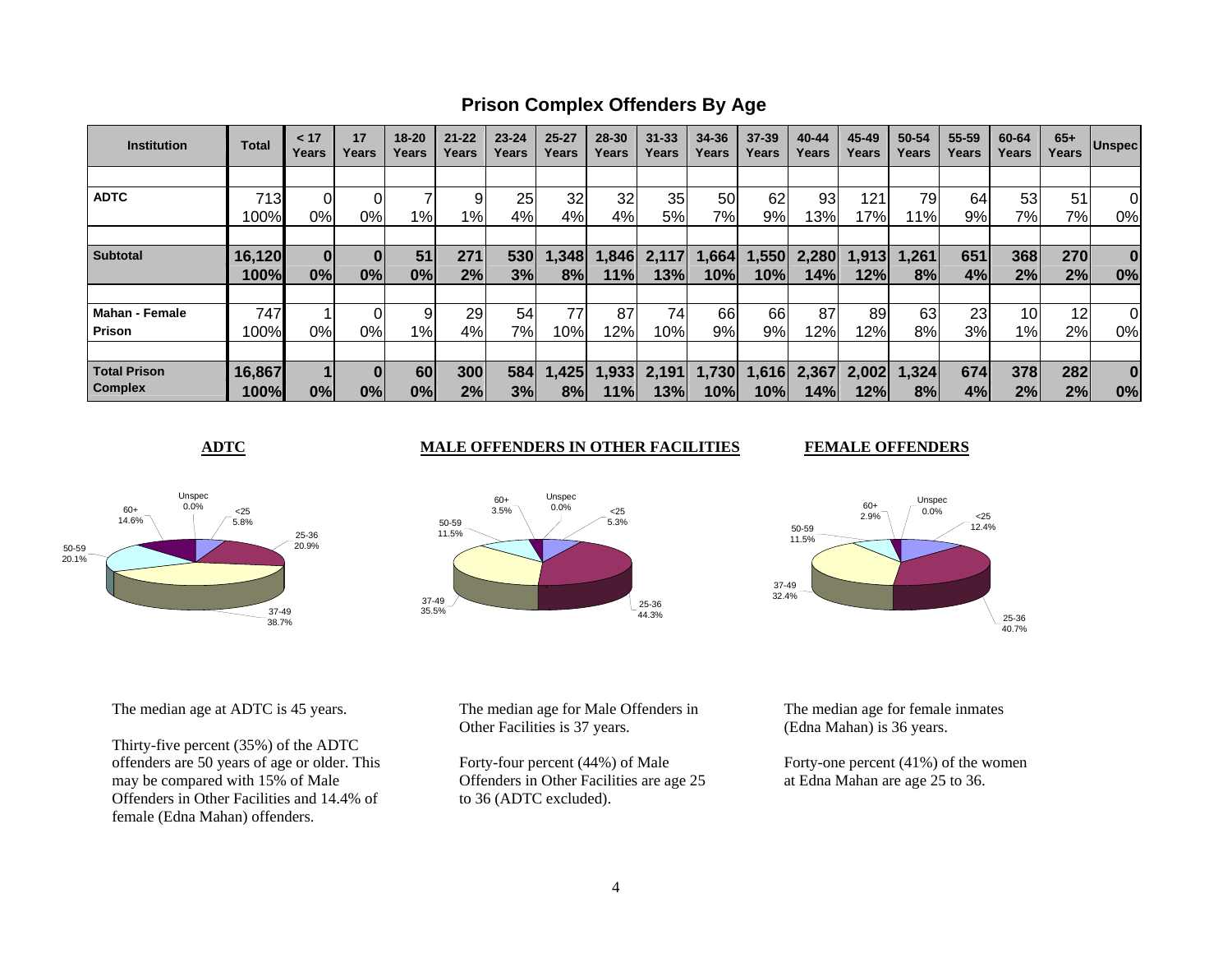# **Youth Complex Offenders By Age**

| <b>Institution</b>             | <b>Total</b>  | < 17<br>Years  | 17<br>Years    | 18-20<br>Years | $21 - 22$<br>Years | $23 - 24$<br>Years | $25 - 27$<br><b>Years</b> | 28-30<br><b>Years</b> | $31 - 33$<br>Years | 34-36<br>Years       | 37-39<br>Years | 40-44<br>Years | 45-49<br>Years | 50-54<br><b>Years</b> | 55-59<br>Years | 60-64<br>Years | $65+$<br>Years | <b>Unspec</b>  |
|--------------------------------|---------------|----------------|----------------|----------------|--------------------|--------------------|---------------------------|-----------------------|--------------------|----------------------|----------------|----------------|----------------|-----------------------|----------------|----------------|----------------|----------------|
|                                |               |                |                |                |                    |                    |                           |                       |                    |                      |                |                |                |                       |                |                |                |                |
| <b>Garden State</b>            | 1,801         | $\overline{0}$ | 3              | 226            | 434                | 457                | 486                       | 176                   | 15                 | $\overline{c}$       | 0              | 0              |                | 0                     |                | $\Omega$       | $\overline{0}$ | $\overline{0}$ |
|                                | 100%          | 0%             | 0%             | 13%            | 24%                | 25%                | 27%                       | 10%                   | 1%                 | 0%                   | 0%             | 0%             | 0%             | 0%                    | 0%             | 0%             | 0%             | 0%             |
|                                |               |                |                |                |                    |                    |                           |                       |                    |                      |                |                |                |                       |                |                |                |                |
| <b>Mountainview</b>            | 1,054         | $\mathbf 0$    | $\mathbf{3}$   | 184            | 322                | 268                | 215                       | 58                    | 3                  | $\mathbf 0$          | $\Omega$       |                | $\Omega$       | 0                     | $\Omega$       | $\Omega$       | $\mathbf 0$    | $\overline{0}$ |
|                                | 100%          | 0%             | 0%             | 17%            | 31%                | 25%                | 20%                       | 6%                    | 0%                 | 0%                   | 0%             | $0\%$          | 0%             | 0%                    | 0%             | 0%             | 0%             | 0%             |
|                                |               |                |                |                |                    |                    |                           |                       |                    |                      |                |                |                |                       |                |                |                |                |
| Wagner                         | 609           | 0              | $\overline{0}$ | 59             | 151                | 165                | 164                       | 64                    | 6                  | $\mathbf 0$          | $\Omega$       | $\Omega$       | $\Omega$       | 0                     | $\Omega$       | $\Omega$       | $\overline{0}$ | $\overline{0}$ |
| <b>Main</b>                    | 100%          | 0%             | 0%             | 10%            | 25%                | 27%                | 27%                       | 11%                   | 1%                 | 0%                   | 0%             | 0%             | 0%             | 0%                    | 0%             | 0%             | 0%             | 0%             |
|                                |               |                |                |                |                    |                    |                           |                       |                    |                      |                |                |                |                       |                |                |                |                |
| Wagner                         | 290           | $\mathbf 0$    | $\overline{0}$ | 58             | 85                 | 83                 | 56                        | 7                     | 1                  | $\pmb{0}$            | 0              | 0              | $\Omega$       | $\pmb{0}$             |                | 0              | $\overline{0}$ | Οl             |
| Ad Seg                         | 100%          | 0%             | 0%             | 20%            | 29%                | 29%                | 19%                       | 2%                    | 0%                 | 0%                   | 0%             | 0%             | 0%             | 0%                    | 0%             | 0%             | 0%             | 0%             |
|                                |               |                |                |                |                    |                    |                           | 17                    |                    |                      |                |                |                |                       |                |                |                |                |
| Wagner<br><b>Minimum Units</b> | 139           | $\mathbf 0$    | $\overline{0}$ | 13             | 22                 | 37                 | 48                        |                       | $\overline{c}$     | $\mathbf 0$          | $\Omega$       | 0              | 0              | 0                     |                | $\Omega$       | $\overline{0}$ | Οl             |
|                                | 100%          | 0%             | 0%             | 9%             | 16%                | 27%                | 35%                       | 12%                   | 1%                 | 0%                   | 0%             | 0%             | 0%             | 0%                    | 0%             | 0%             | 0%             | 0%             |
| Wagner                         | 1,038         | $\mathbf 0$    | $\Omega$       | 130            | 258                | 285                | 268                       | 88                    | 9                  | $\mathbf 0$          | $\Omega$       | $\Omega$       | $\Omega$       | 0                     | 0              | $\Omega$       | $\overline{0}$ | $\overline{0}$ |
| <b>Total</b>                   |               | 0%             | 0%             |                |                    |                    |                           | 8%                    | 1%                 | 0%                   | 0%             |                | 0%             | 0%                    | 0%             | 0%             |                |                |
|                                | 100%          |                |                | 13%            | 25%                | 27%                | 26%                       |                       |                    |                      |                | 0%             |                |                       |                |                | 0%             | 0%             |
| <b>Total Youth Complex</b>     |               |                | 6              |                |                    |                    |                           |                       | 27                 |                      |                |                |                |                       |                |                |                | $\bf{0}$       |
|                                | 3,893<br>100% | 0 <br>0%       | 0%             | 540<br>14%     | 1,014<br>26%       | 1,010<br>26%       | 969<br>25%                | 322<br>8%             | 1%                 | $\overline{2}$<br>0% | $\bf{0}$<br>0% | 0%             | 0%             | $\bf{0}$<br>0%        | 0%             | $\bf{0}$<br>0% | $\bf{0}$<br>0% | 0%             |
|                                |               |                |                |                |                    |                    |                           |                       |                    |                      |                |                |                |                       |                |                |                |                |